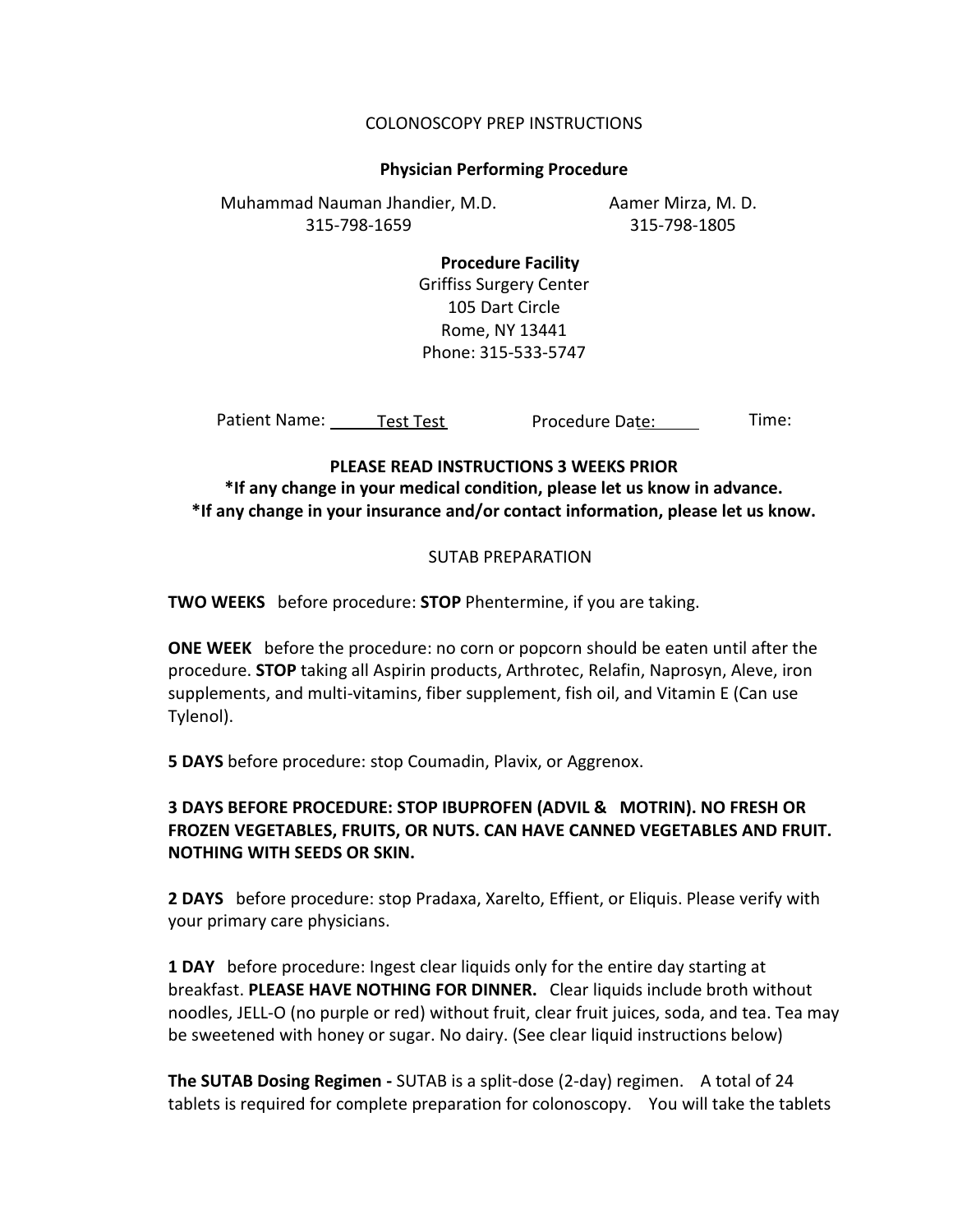in two doses of 12 tablets each. Water must be consumed with each dose of SUTAB, and additional water must be consumed after each dose.

## **DOSE 1-On the Day Prior to Colonoscopy**

# **Take the tablets with water**

**STEP 1** Open 1 bottle of 12 tablets.

**STEP 2** Fill the provided container with 16 ounces of water (up to the fill line). Swallow each tablet with a sip of water, and drink the entire amount of water over 15 to 20 minutes.

**IMPORTANT**: If you experience preparation-related symptoms (for example, nausea, bloating, or cramping), pause or slow the rate of drinking the additional water until your symptoms diminish.

## **Drink additional water**

**STEP 3** Approximately 1 hour after the last tablet is ingested, fill the provided container again with 16 ounces of water (up to the fill line), and drink the entire amount over 30 minutes.

**STEP 4** Approximately 30 minutes after finishing the second container of water, fill the provided container with 16 ounces of water (up to the fill line), and drink the entire amount over 30 minutes.

## **DOSE 2-Day of the Colonoscopy**

- Continue to consume only clear liquids until after the colonoscopy.
- The morning of the colonoscopy (5 to 8 hours prior to the colonoscopy and no sooner than 4 hours from starting Dose 1), open the second bottle of 12 tablets.
- Repeat STEP 1 to STEP 4 from DOSE 1.

**IMPORTANT**: You must complete all SUTAB tablets and required water at least 2 hours before colonoscopy.

## **NOTHING TO EAT OR DRINK AFTER MIDNIGHT ONLY THE PREP IN THE AM.**

**ON THE DAY OF THE EXAMINATION**: You may take your blood pressure, seizure, or heart medication with a small sip of water. You may take your PPI's, Inhalers, and narcotics given 6 hours prior to procedure. **NO aspirin based medications**.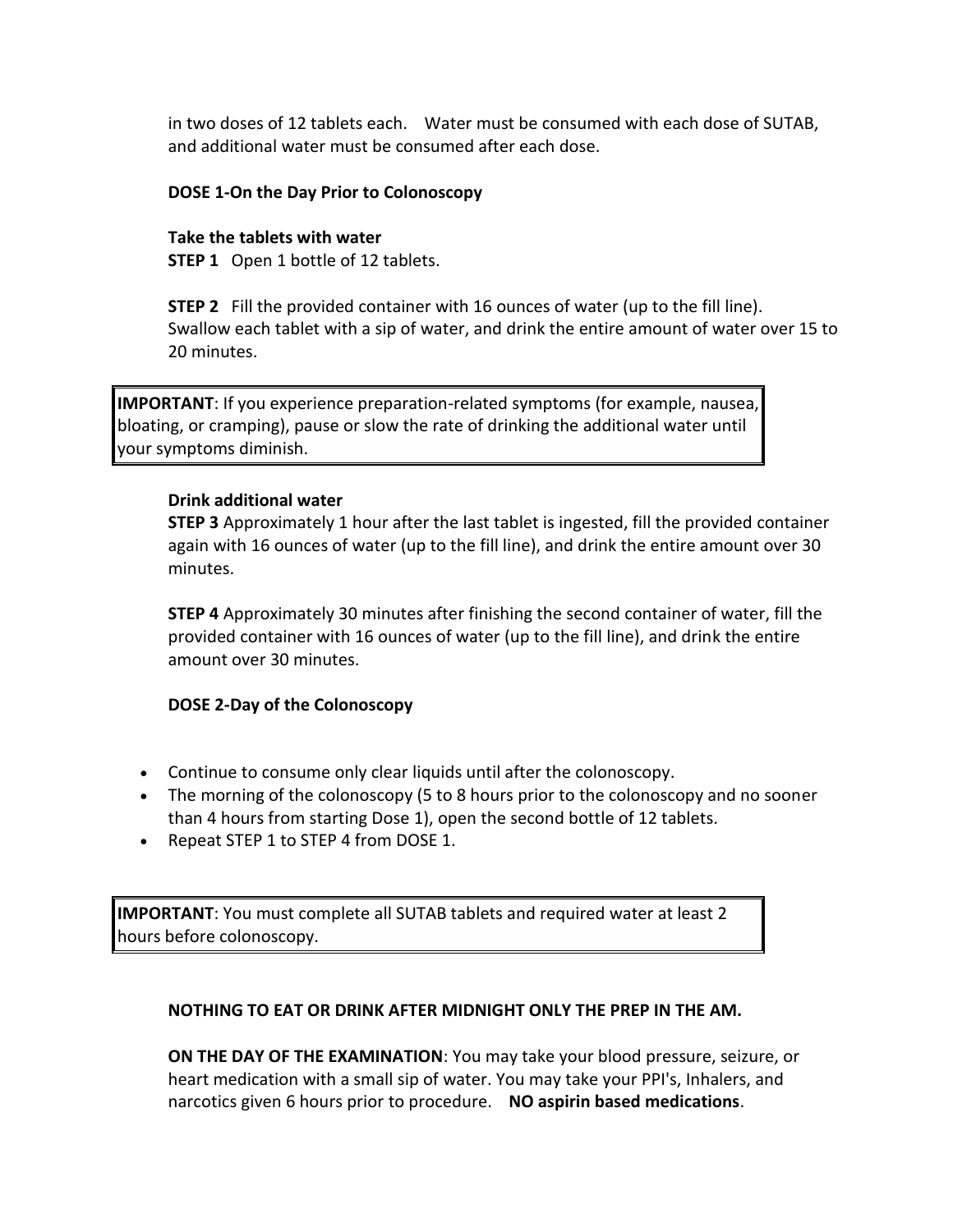#### **IF YOU USE A C-PAP MACHINE, BRING IT WITH YOU TO THE PROCEDURE.**

**Be sure to arrange transportation before your procedure.** A responsible adult over the age of 18 must drive you home. Transportation will be verified before the procedure. You may use a taxi (but not a bus) for your transportation only if you have a person accompanying you other than the taxi driver. Your procedure will be canceled if these arrangements are not made. **EXPECT TO BE AT THE CLINIC FOR 4-5 HOURS.**

 If you are **DIABETIC** please check with your primary care physician regarding medications.

IF YOU HAVE ANY PROBLEMS WITH THIS PREP, PLEASE CALL THIS OFFICE AT ANY TIME OF THE DAY OR NIGHT. IN THE MORNING IF BOWEL MOVEMENTS AREN'T COMPLETELY CLEAR (WITHOUT ANY STOOL) CALL THE OFFICE AND THE FACILITY WHERE YOUR PROCEDURE IS SCHEDULED TO BE PERFORMED (PHONE NUMBERS ABOVE).

\*Start at Breakfast Day Before Procedure!!

## CLEAR LIQUID DIET!! ONLY THESE FOODS ARE ALLOWED

| SOUP:                | Clear bouillon, clear broth, clear consommé'                                                                                                                         |
|----------------------|----------------------------------------------------------------------------------------------------------------------------------------------------------------------|
| <b>BEVERAGES:</b>    | Tea, coffee, decaffeinated coffee, Kool-Aid, carbonated<br><b>Beverages</b><br>PLEASE DO NOT PUT ANY MILK IN YOUR COFFEE OR TEA                                      |
| <b>JUICES:</b>       | White Cranberry juice, white grape juice, and apple juice.<br>Strained lemonade, limeade or orange drink<br>ANY JUICE THAT YOU CAN SEE THROUGH THAT HAS NO PULP      |
| <b>DESSERTS:</b>     | Water, ices, Italian ices, popsicles, JELL-O                                                                                                                         |
| AVOID THE FOLLOWING: | Milk or milk products<br>Juices with pulp or any liquid you cannot see through<br>Purple/Red JELL-O<br>Purple/Red Popsicles<br><b>Purple/Red Artificial Coloring</b> |